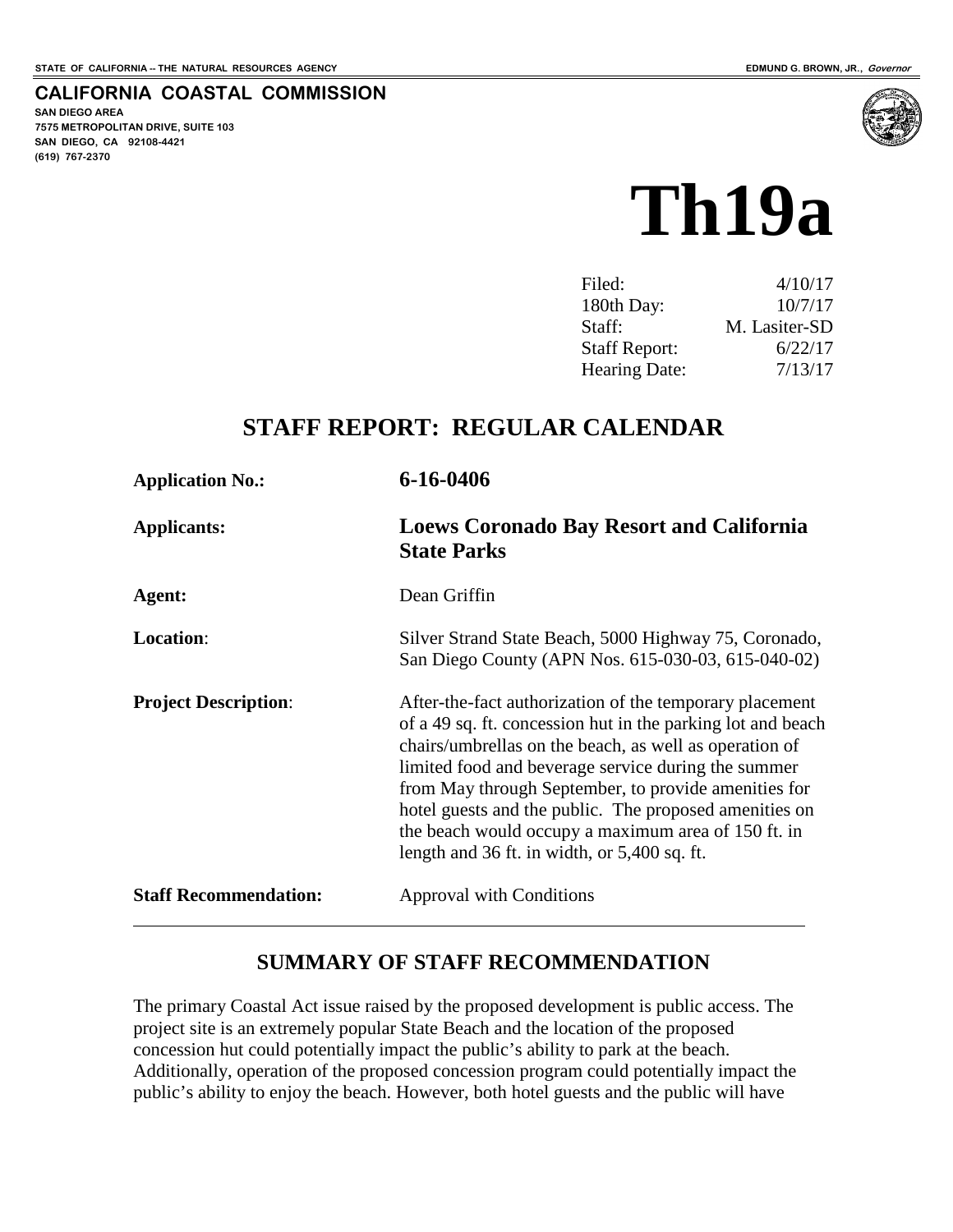access to all of the proposed amenities. Thus, the public will gain the benefit of beach chair/umbrella rentals and limited food and beverage service where none now exists.

Regardless, because the proposed project is a private commercial operation on a public beach, several significant public access issues are raised. Although the amenities are proposed to be available to anyone, it is critical that they not appear to be private, such that the general public would hesitate to use them or feel deterred from accessing the adjoining beach. To address this, the applicants propose to locate the concession hut in an area of the parking lot that will not occupy any existing parking spaces nor impede public access. Additionally, chairs and umbrellas will be set up on the beach as they are requested or rented to ensure the beach does not appear to be reserved for hotel guests. Finally, the applicants propose to limit the number of amenities and area on the beach where amenities will be placed, which will ensure that the entire beach is not overwhelmed.

Commission staff is recommending special conditions to ensure that public access is protected. **Special Condition No. 1** requires that the applicants submit and comply with final plans, including site, operation and signage plans. **Special Condition No. 2** implements the public access provisions. **Special Condition No. 3** limits the permit term to two and a half years and **Special Condition No. 4** requires the applicants to submit a monitoring report at the end of each operating season so that any unanticipated impacts of the concession program can be analyzed before authorizing the program to continue in future years. Unpermitted development occurred on the subject site during summer 2016 including the placement of the hut, beach chairs, umbrellas, and a walkway on the public beach. The hut was removed in October 2016; but on a recent site visit, Coastal staff discovered that the hut is now again in operation, and thus remains unpermitted development. To ensure that the matter of unpermitted development is resolved in a timely manner, **Special Condition No. 5** requires that the applicants satisfy all conditions of this permit within 30 days of Commission action, or within such additional time as the Executive Director may grant for good cause. Finally, **Special Condition No. 6** requires the applicants to assume the risk of developing in an area subject to waves, wind, storms, and flooding.

Commission staff recommends **approval** of coastal development permit application 6-16- 0406 as conditioned.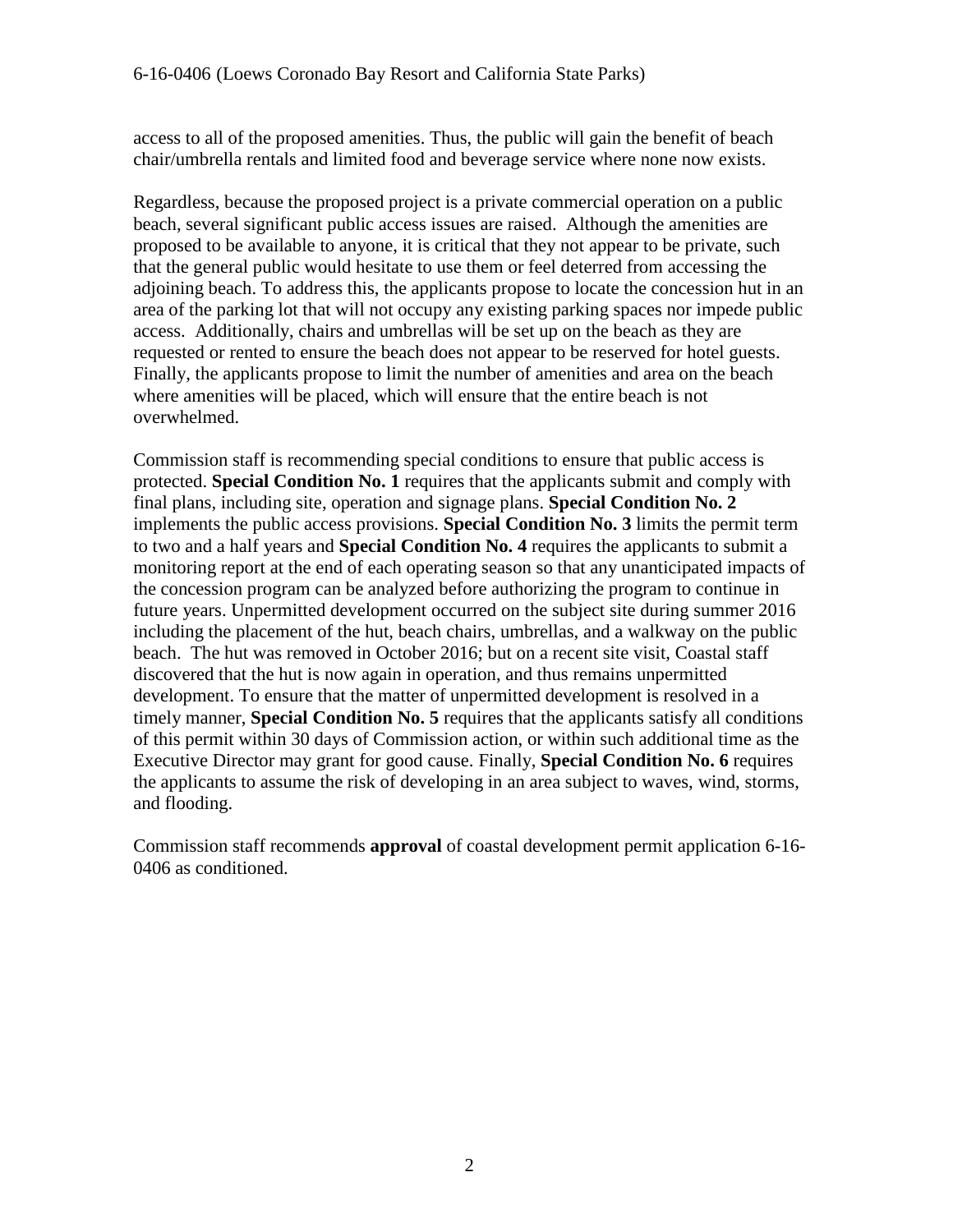# **TABLE OF CONTENTS**

| $\mathsf{A}_{\cdot}$ |  |
|----------------------|--|
| $\bf{B}$             |  |
| $\mathcal{C}$ .      |  |
| D.                   |  |
| Ε.                   |  |
| F.                   |  |
| G.                   |  |
|                      |  |

## **EXHIBITS**

[Exhibit 1 – Vicinity Map](https://documents.coastal.ca.gov/reports/2017/7/Th19a/Th19a-7-2017-exhibits.pdf) [Exhibit 2 – Site Map](https://documents.coastal.ca.gov/reports/2017/7/Th19a/Th19a-7-2017-exhibits.pdf) Exhibit 3 – Photograph of Signage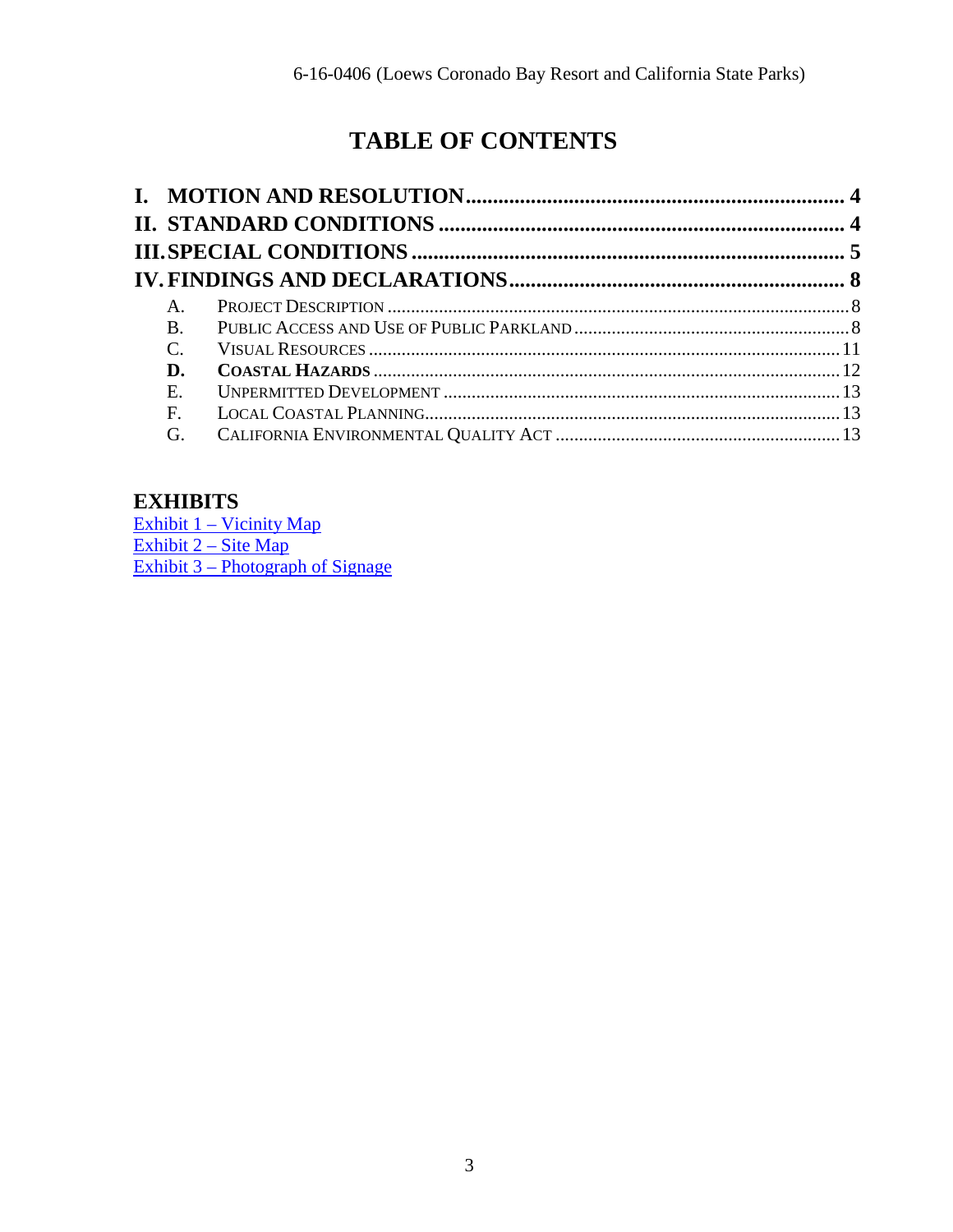6-16-0406 (Loews Coronado Bay Resort and California State Parks)

## <span id="page-3-0"></span>**I. MOTION AND RESOLUTION**

#### **Motion:**

*I move that the Commission approve Coastal Development Permit Application No. 6-16-0406 subject to the conditions set forth in the staff recommendation.* 

Staff recommends a **YES** vote on the foregoing motion. Passage of this motion will result in conditional approval of the permit and adoption of the following resolution and findings. The motion passes only by affirmative vote of a majority of the Commissioners present.

#### **Resolution:**

*The Commission hereby approves coastal development permit 6-16-0406 and adopts the findings set forth below on grounds that the development as conditioned will be in conformity with the policies of Chapter 3 of the Coastal Act and will not prejudice the ability of the local government having jurisdiction over the area to prepare a Local Coastal Program conforming to the provisions of Chapter 3. Approval of the permit complies with the California Environmental Quality Act because either 1) feasible mitigation measures and/or alternatives have been incorporated to substantially lessen any significant adverse effects of the development on the environment, or 2) there are no further feasible mitigation measures or alternatives that would substantially lessen any significant adverse impacts of the development on the environment.* 

## <span id="page-3-1"></span>**II. STANDARD CONDITIONS**

This permit is granted subject to the following standard conditions:

- 1. **Notice of Receipt and Acknowledgment**. The permit is not valid and development shall not commence until a copy of the permit, signed by the permittee or authorized agent, acknowledging receipt of the permit and acceptance of the terms and conditions, is returned to the Commission office.
- 2. **Expiration.** If development has not commenced, the permit will expire two years from the date on which the Commission voted on the application. Development shall be pursued in a diligent manner and completed in a reasonable period of time. Application for extension of the permit must be made prior to the expiration date.
- 3. **Interpretation.** Any questions of intent of interpretation of any condition will be resolved by the Executive Director or the Commission.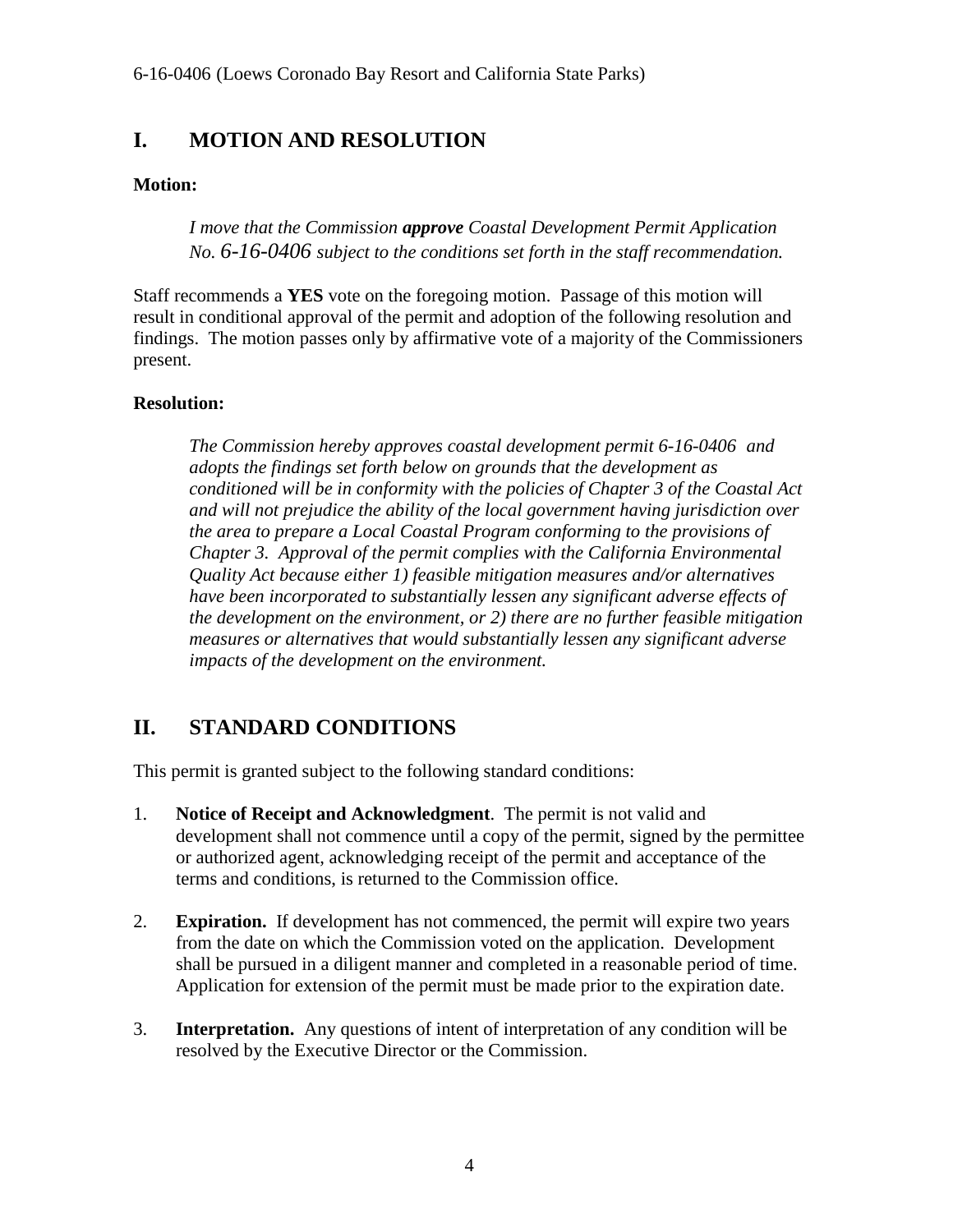- 4. **Assignment.** The permit may be assigned to any qualified person, provided assignee files with the Commission an affidavit accepting all terms and conditions of the permit.
- 5. **Terms and Conditions Run with the Land.** These terms and conditions shall be perpetual, and it is the intention of the Commission and the permittee to bind all future owners and possessors of the subject property to the terms and conditions.

## <span id="page-4-0"></span>**III. SPECIAL CONDITIONS**

This permit is granted subject to the following special conditions:

#### **1. Submittal of Revised Final Plans**

- (a) **PRIOR TO ISSUANCE OF THE COASTAL DEVELOPMENT PERMIT**, the applicant shall submit, for the review and written approval of the Executive Director, the following revised final plans, modified as required below.
	- i. **Site Plan** that substantially conforms with the plans submitted to the Commission, titled Option 1 and received at the San Diego Coastal Commission office on April 10, 2017, except that they shall be modified as required below:
		- A. The following shall be identified to scale: concession hut, adjoining daytime storage area, overnight storage area, and 150 ft. long by 36 ft. wide maximum area of beach for amenities.
		- B. Plans for the roll-up boardwalk shall be deleted.
	- ii. **Operations Plan** that conforms with the plans submitted to the Commission, titled Updated Project Plan and received at the San Diego Coastal Commission office on June 3, 2017, except that they shall be modified to comply with Special Condition No. 2.
	- iii. **Signage Plan** that conforms with the plan submitted to the Commission, and received at the San Diego Coastal Commission office on June 12, 2017, except that the plan shall be modified as required below:
		- A. At minimum, one sign on each of the three walls that contains signage shall be fully dedicated to notification of public availability.
		- B. The size of each sign and the associated sign text shall be large enough to be clearly visible. At minimum, the public access signs shall be at least 2.5 ft. by 2.5 ft.
		- C. The content, location, and dimensions of each sign shall be identified.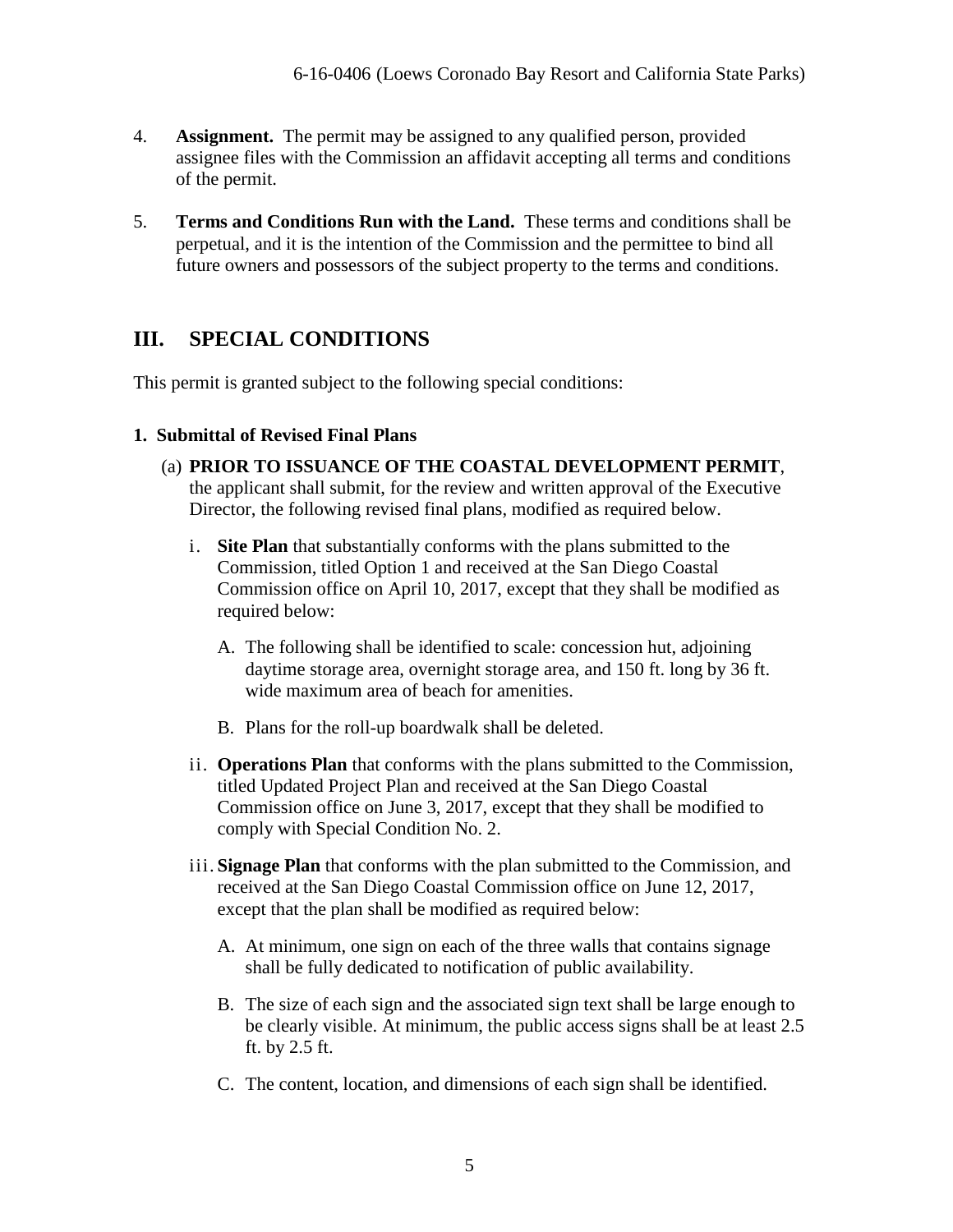- D. Any materials developed to advertise the project, as required to comply with Special Condition No. 2(k), shall be identified.
- (b) The permittee shall undertake development in conformance with the approved final plans unless the Commission amends this permit or the Executive Director provides a written determination that no amendment is legally required for any proposed minor deviations.

2. **Public Access Provisions.** By acceptance of this permit, the applicant agrees to comply with and implement the following public access provisions:

- (a) All amenities (i.e., chairs, umbrellas, towels, food/beverage service) shall be available to any member of the public, as well as hotel guests.
- (b) No reservation system shall be implemented to secure amenities by hotel guests or members of the public. Amenities may become available only on the same day as they are used, and may be used for a maximum of one day.
- (c) No area of the beach shall be reserved at any time.
- (d) No pre-staging of amenities may occur on the beach. Amenities shall be set up on demand, as hotel guests request amenities or as members of the public rent amenities.
- (e) The maximum area on the beach where amenities are permitted may not exceed 36 ft. by 150 ft. (5400 sq. ft.), as approved in the Final Site Plan submitted in accordance with Special Condition No. 1.
- (f) No motorized equipment in connection with the approved project is allowed on the beach at any time. Any deliveries of amenities shall occur by foot or nonmotorized dolly from the parking lot.
- (g) The maximum rental charge for a full set of amenities (i.e. two beach chairs, one umbrella, and two towels) may not exceed \$10. The maximum rental charge for a single set of amenities (i.e. one beach chair, one umbrella, and one towel) may not exceed \$8.
- (h) During operating months, amenities shall be stored overnight within Public Parking Lot 2 outside marked parking stalls, as approved in the Final Site Plan submitted in accordance with Special Condition No. 1. Storage shall be complete by 8 p.m. of the operating day.
- (i) No more than 100 chairs and 50 umbrellas may be set up on the beach each day the program is in operation.
- (j) The hut shall be stored in the State Park maintenance yard during non-operating months. The hut shall be stored within three days of the hut's closure, and by October 3 at the latest, of every year the hut is in operation.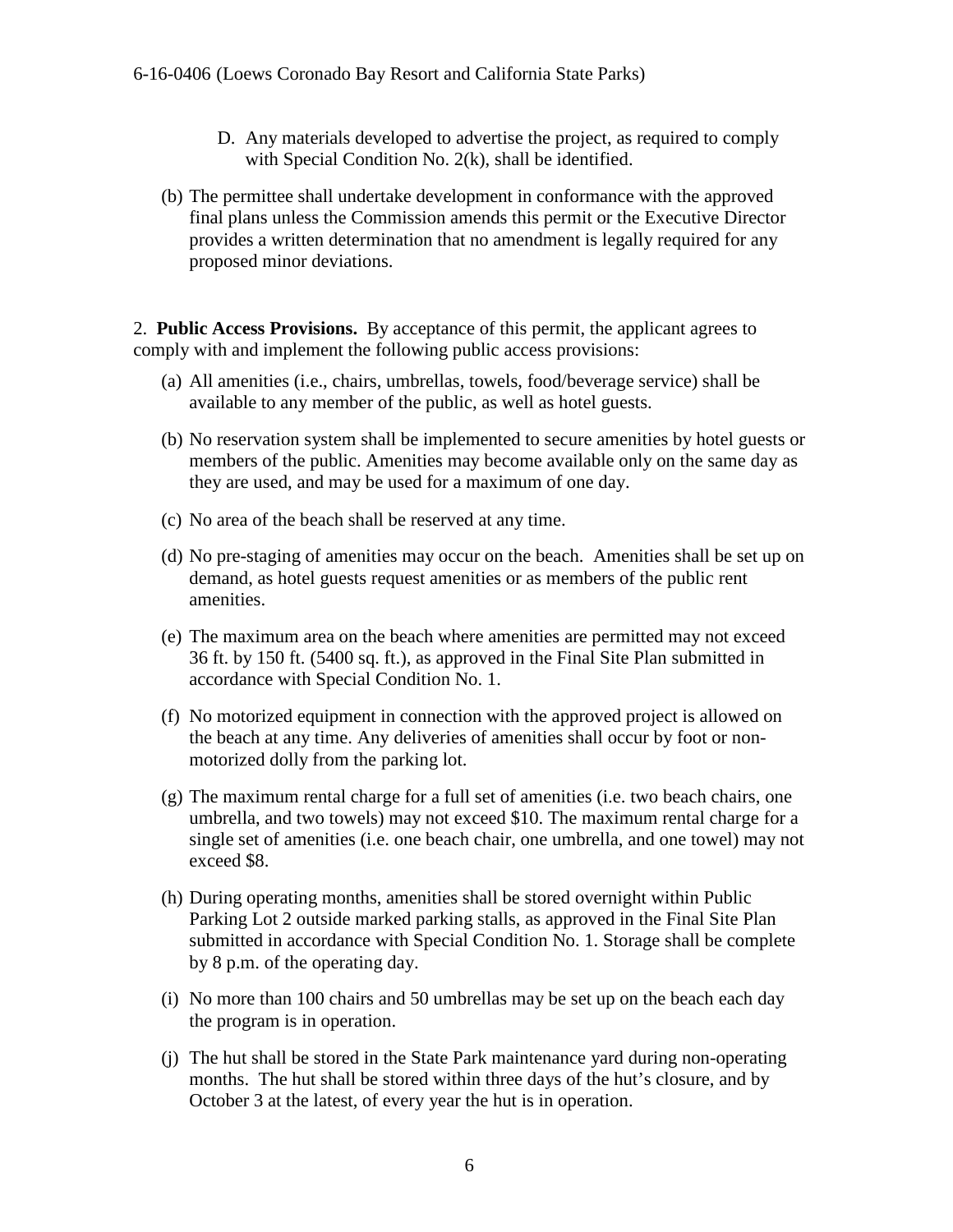(k) The public amenities shall be advertised on the Loews Coronado Bay Resort and Silver Strand State Park websites. Websites shall clearly identify that the amenities are available to the public for rent.

#### **3. Term of Permit.**

- (a) This coastal development permit authorizes development on a temporary basis only. The development is authorized for a period of two and a half (2.5) years, commencing upon the date of Commission approval of Coastal Development Permit No. 6-16-0406 and through September 30, 2017; from May 1, 2018 through September 30, 2018; and from May 1, 2019 through September 30, 2019, after which time the authorization for continuation or retention of any development approved as part of this permit shall cease. To renew, the applicant must apply to the Commission for an amended Coastal Development Permit at least 90 days before the permit's expiration. After the permit expires, the project will require the issuance of a new or amended coastal development permit.
- (b) If the applicant does not obtain a coastal development permit or amendment from the California Coastal Commission to continue the project prior to expiration of the permit, the applicant shall cease implementation of the project upon expiration of the permit.
- (c) All development must occur in strict compliance with the proposal as set forth in the application for permit, subject to all special conditions. Any deviation from the approved project plans must be submitted for review by the Executive Director to determine whether an amendment to this coastal development permit is legally required.

**4. Monitoring Report.** Within 30 days of the hut's closure, and by October 30 at the latest, of every year the hut is in operation, the permittee shall submit a monitoring report that documents how the concession program operated the previous season with respect to public versus private use. Specifically, documentation shall consist of weekly usage counts categorized by hotel guests and members of the public.

**5. Condition Compliance.** Within 30 days of Commission action on this coastal development permit, or within such additional time as the Executive Director may grant for good cause, the applicants shall satisfy all requirements specified in the conditions hereto that the applicants are required to satisfy prior to issuance of this permit. Failure to comply with this requirement may result in the institution of enforcement action under the provisions of Chapter 9 of the Coastal Act.

6. **Assumption of Risk, Waiver of Liability and Indemnity.** By acceptance of this permit, the permittees acknowledge and agree (i) that the site may be subject to hazards, including but not limited to waves, wind, and storms, all of which will may worsen with future sea level rise; (ii) to assume the risks to the permittee and the property that is the subject of this permit of injury and damage from such hazards in connection with this permitted development; (iii) to unconditionally waive any claim of damage or liability against the Commission, its officers, agents, and employees for injury or damage from such hazards; and (iv) to indemnify and hold harmless the Commission, its officers,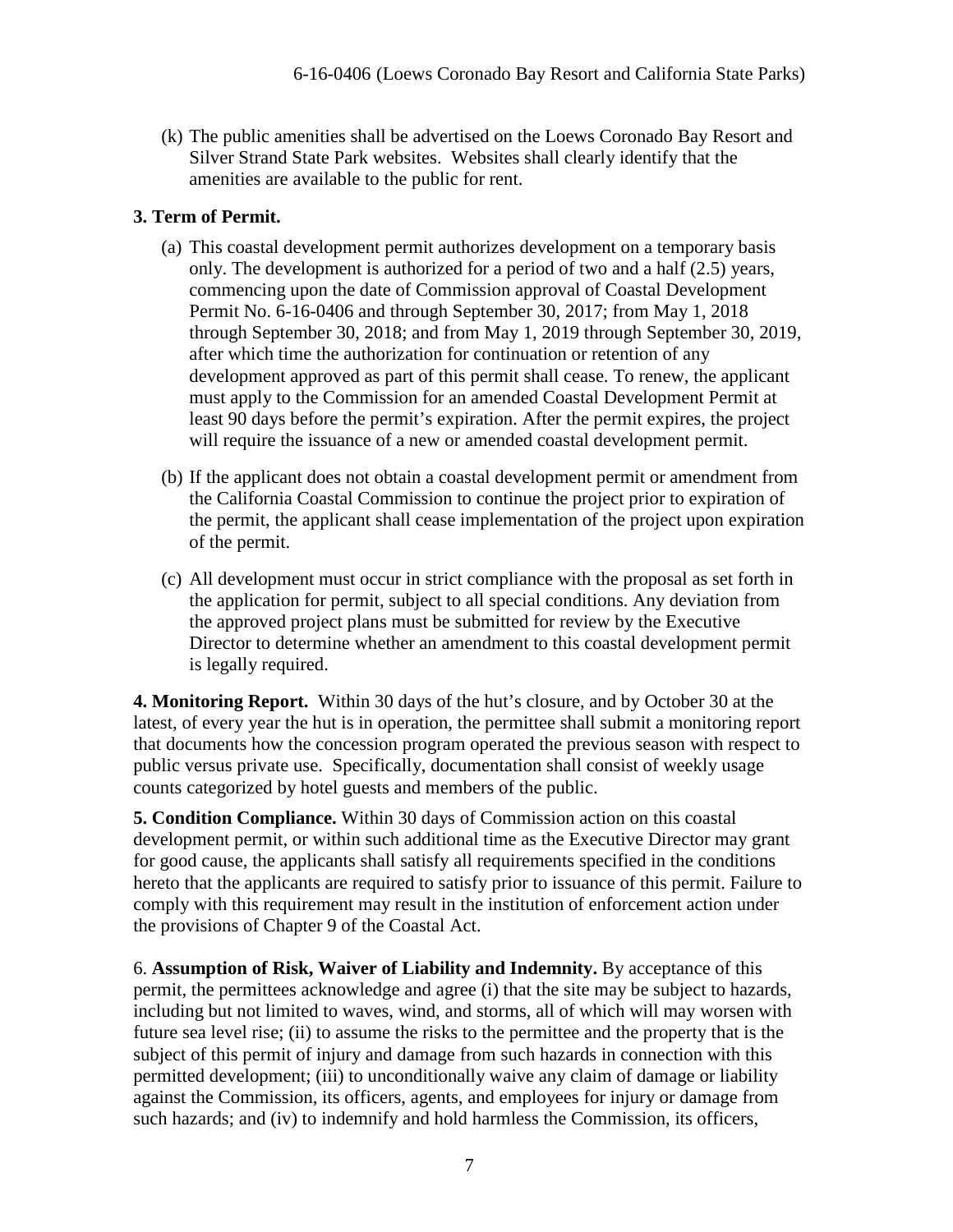6-16-0406 (Loews Coronado Bay Resort and California State Parks)

agents, and employees with respect to the Commission's approval of the project against any and all liability, claims, demands, damages, costs (including costs and fees incurred in defense of such claims), expenses, and amounts paid in settlement arising from any injury or damage due to such hazards.

## <span id="page-7-0"></span>**IV. FINDINGS AND DECLARATIONS**

## <span id="page-7-1"></span>**A. PROJECT DESCRIPTION**

The applicants, Loews Coronado Bay Resort (Loews) and California State Parks (State Parks), propose temporary placement of a concession hut south of the lifeguard tower in Public Parking Lot 2 at Silver Strand State Beach [\(Exhibit 1\)](https://documents.coastal.ca.gov/reports/2017/7/Th19a/Th19a-7-2017-exhibits.pdf) that would provide beach chairs, umbrellas, towels, boogie boards, and limited food and beverage service to hotel guests and members of the public.

The proposed concession hut is approximately 49 sq. ft., and a towel drop and boogie board rack would occupy approximately 10 sq. ft. directly adjacent to the concession hut. The hut would have two 2.5 ft. by 2.5 ft. chalkboard signs on three of its four walls, for a total of six signs announcing weather information, that the hut is "Open to the Public" and its hours of operation. Two additional oval shaped signs that measure 1.5 ft. by 1 ft. would advertise "Loews at the Strand."

The chairs would typically be available in sets including two chairs, one umbrella, and two towels, with a maximum of fifty such sets proposed for daily use. The sets would be available for rent by the public for \$10 per day and a single person would be able to rent a chair, umbrella, and towel for \$8. The chairs and umbrellas would be stacked and stored north of and adjacent to the concession hut in an area of the parking lot that does not contain parking spaces. Food and beverage service would consist of food in to-go containers, chips, bottled water, and soft drinks, to be stored at Loews and delivered to the concession hut upon order. The amenities would be transferred on foot, or by nonmotorized dolly, by staff from the concession hut to the beach. A 150 ft. wide by 36 ft. long area  $(5,400 \text{ sq. ft.})$  of beach has been pre-authorized by State Parks ( $\frac{\text{Exhibit 2}}{\text{2}}$ ) to locate the amenities. The applicant proposes to provide the amenities seasonally, operating daily from May through September, 9 am to 6 pm, with all amenities removed from the beach by 7 pm each night.

During non-operating months, the applicants propose to move the hut to State Park's offsite maintenance yard, and amenities would be removed from the State Beach.

#### <span id="page-7-2"></span>**B. PUBLIC ACCESS AND USE OF PUBLIC PARKLAND**

Section 30210 of the Coastal Act states:

*In carrying out the requirement of Section 4 of Article X of the California Constitution, maximum access, which shall be conspicuously posted, and recreational opportunities shall be provided for all the people consistent with*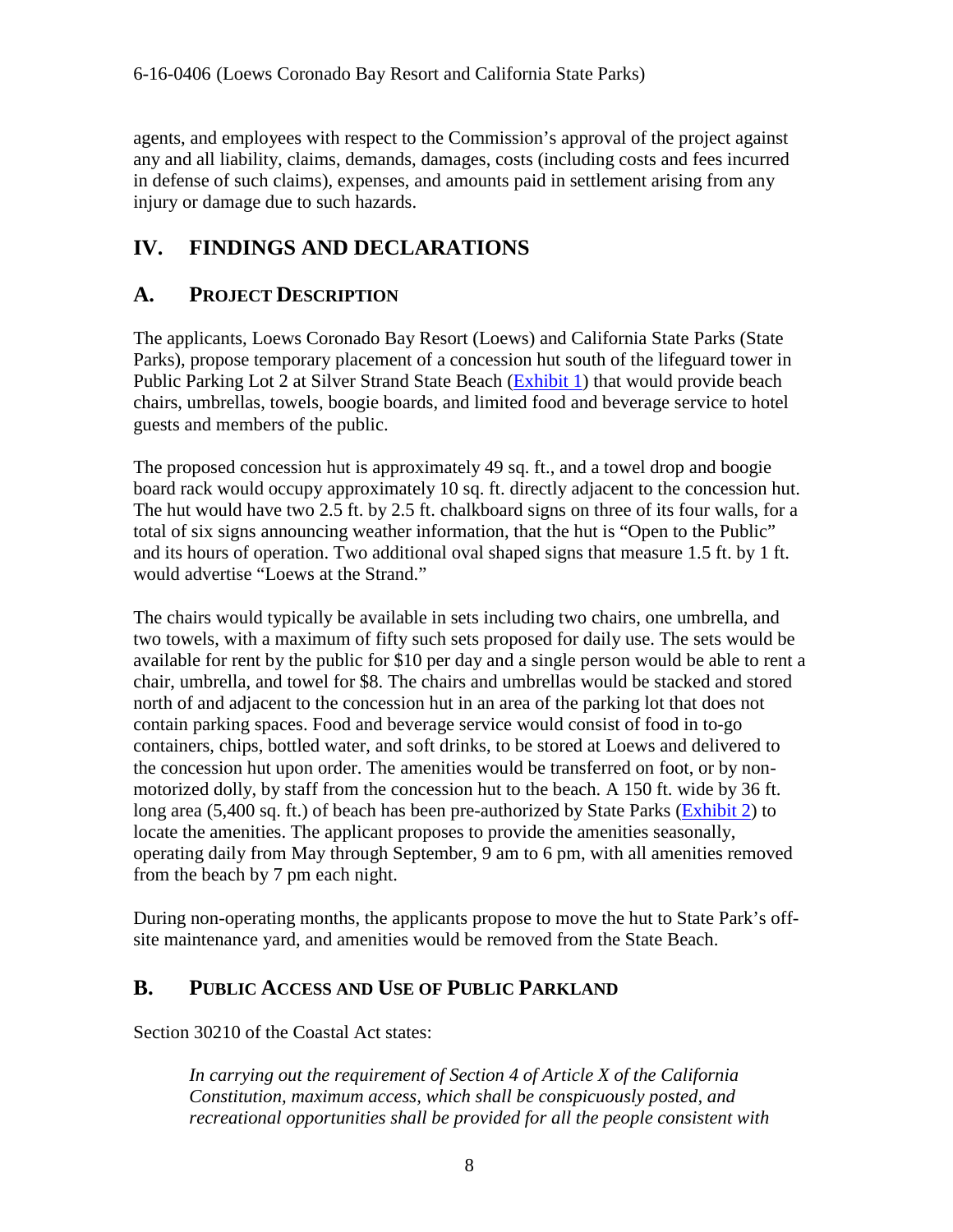*public safety needs and the need to protect public rights, rights of private property owners, and natural resource areas from overuse.*

Section 30211 of the Coastal Act states:

*Development shall not interfere with the public's right of access to the sea where acquired through use or legislative authorization, including, but not limited to, the use of dry sand and rocky coastal beaches to the first line of terrestrial vegetation.* 

Section 30212 of the Coastal Act states, in part:

*(a) Public access from the nearest public roadway to the shoreline and along the coast shall be provided in new development projects except where:* 

*(1) it is inconsistent with public safety, military security needs, or the protection of fragile coastal resources,* 

*(2) adequate access exists nearby* […]

Section 30213 of the Coastal Act states, in part:

*Lower cost visitor and recreational facilities shall be protected, encouraged, and, where feasible, provided. Developments providing public recreational opportunities are preferred.* […]

Section 30220 of the Coastal Act states:

*Coastal areas suited for water-oriented recreational activities that cannot readily be provided at inland water areas shall be protected for such uses.* 

Section 30221 of the Coastal Act states:

*Oceanfront land suitable for recreational use shall be protected for recreational use and development unless present and foreseeable future demand for public or commercial recreational activities that could be accommodated on the property is already adequately provided for in the area.* 

The proposed project would be located in the parking lot and on the public beach at Silver Strand State Beach. Silver Strand State Beach is a widely popular beach, attracting local, regional, and even international visitors. The beach extends 2 ½ miles and averages over 300 feet in width. State Parks staff has indicated that, based on utilization of the 719 parking stalls in the day use area, there is an average of over 50% attendance capacity at this beach between the months of June and September, with attendance increasing to 100% in July and 80% in August.

The location of the proposed concession hut could impact public access if it were located on the beach or within existing parking spaces. However, in this case, the concession hut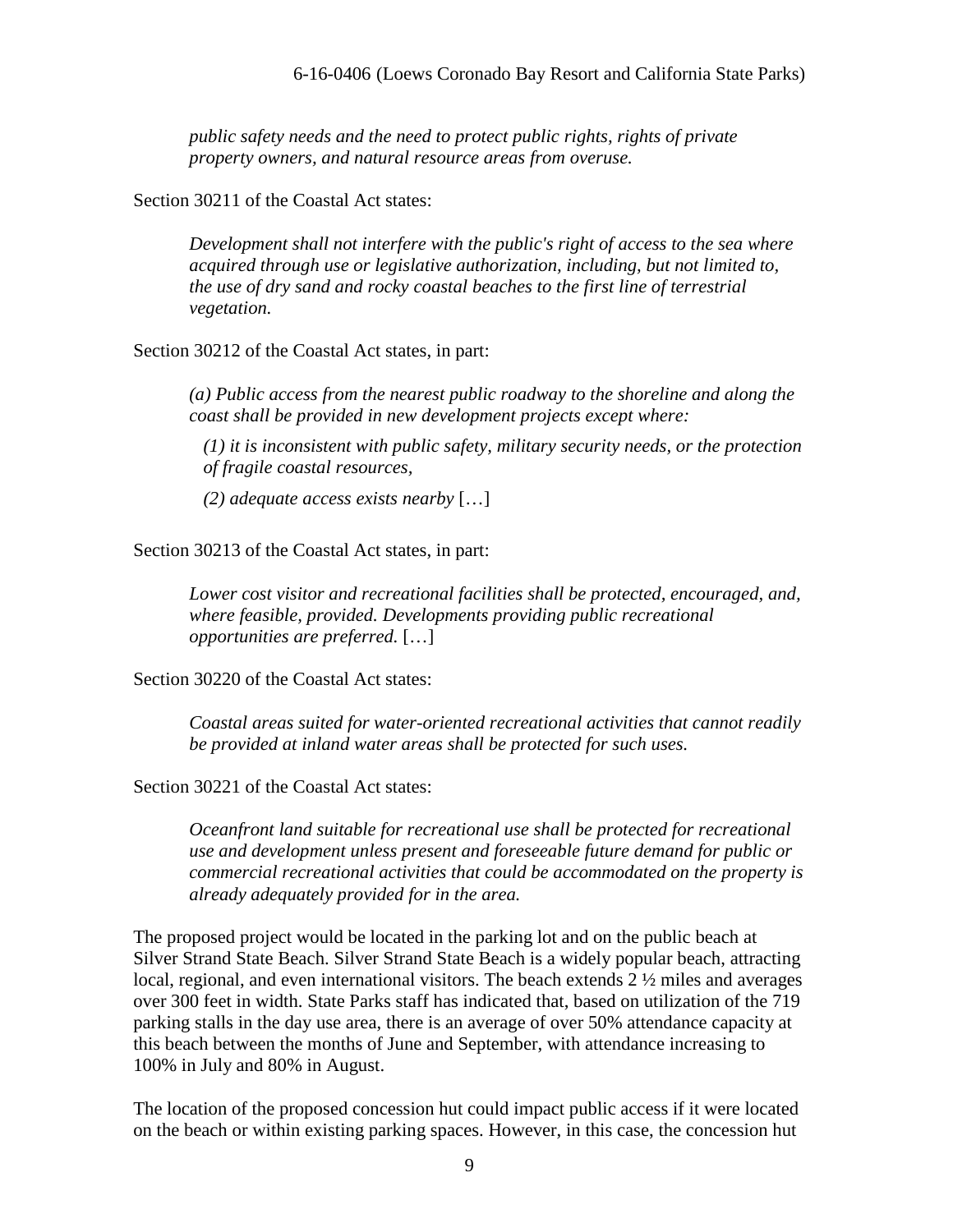#### 6-16-0406 (Loews Coronado Bay Resort and California State Parks)

is proposed to be located in the northwest corner of the State Beach parking lot, in an area that does not contain parking spaces nor block access to the beach [\(Exhibit 2\)](https://documents.coastal.ca.gov/reports/2017/7/Th19a/Th19a-7-2017-exhibits.pdf). The applicants conducted an alternatives analysis that identified the proposed location as having the least impact on public access. Thus, the proposed location of the concession hut would not impact public access.

The setup of the proposed chairs and umbrellas could also impact public access if the amenities were to take up the width of the beach and impede lateral access. In this case, the applicants propose to limit the area that amenities are allowed to a 36 ft. wide by 150 ft. long area in the middle of the beach. Because Silver Strand State Beach is a relatively wide beach (averages over 300 ft. in width), the proposed 36 ft. wide area for beach chairs and umbrellas would not impede lateral access along the beach, even during high tides. The public would continue to have the ability to walk west (seaward) of the amenities along the water, as well as north, south, and east of the amenities.

While the proposed project is a hotel amenity, it is also proposed as a public concession. The public is as free to use the amenities as any hotel guest; however, the public would be required to pay \$10 per set (2 chairs, 2 towels, 1 umbrella). Public benefits of such a program include use of beach equipment and limited food/beverage service where none currently exists.

However, because the proposed project is a private, commercial operation on a public beach, several significant public access issues are raised. Although the amenities are proposed to be available to anyone, it is critical that they not appear to be private, such that the general public would hesitate to use them or feel deterred from accessing the beach. The project must ensure that the public retains the ability to access and enjoy the beach.

Originally, the applicant proposed to set up chairs and umbrellas daily to occupy an area of the beach amounting to approximately 5,400 sq. ft., as well as install a 49 ft. long rollup wood walkway. Pre-setting the chairs and umbrellas would have effectively reserved that portion of the beach for only those persons using the concession hut services. It would have created a feeling of exclusivity, which could have made the public feel as though they were not welcome in that area.

However, following coordination with Coastal staff, the applicants removed the boardwalk and modified the project description to set up chairs and umbrellas upon rental/request by the public or hotel guest only. **Special Condition No. 1** requires that the applicants submit a revised final site plan reflecting this change. In addition, Special Condition No. 1 requires the applicants to submit a revised signage plan that conforms to the signage shown in [Exhibit 3,](https://documents.coastal.ca.gov/reports/2017/7/Th19a/Th19a-7-2017-exhibits.pdf) to ensure the public is aware of the proposed amenities, and to dedicate at least one chalkboard on each side of the concession hut that contains signage to provide notification of public availability. Finally, Special Condition No. 1 requires the applicants to provide notification of public availability on marketing materials developed to advertise the amenities on the Loews and State Parks websites, as required in **Special Condition No. 2**.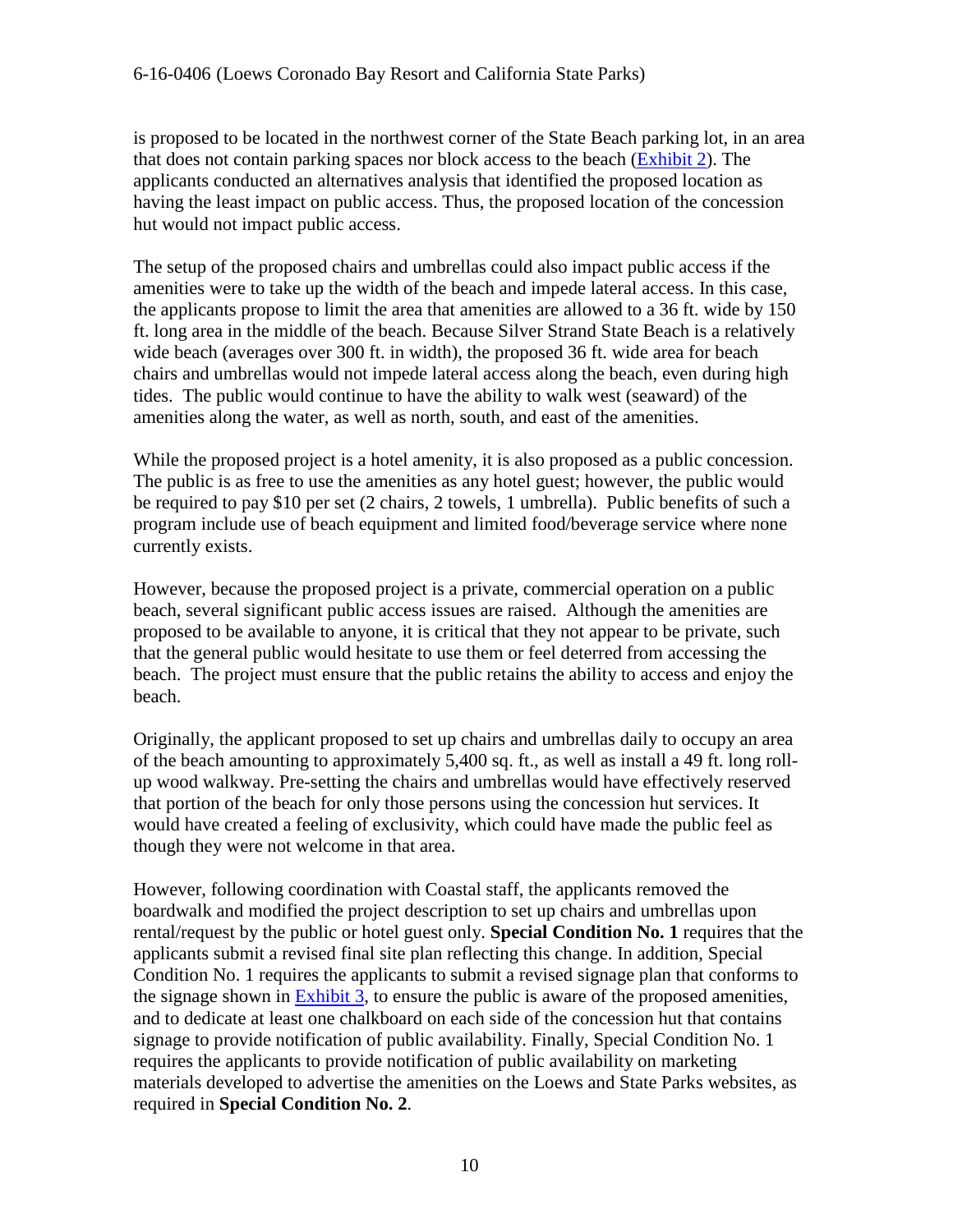Additionally, if an unlimited number of umbrellas with the hotel's logo were allowed to be set up at any location on the beach, the entire beach would be overwhelmed with beach equipment, effectively privatizing the beach and discouraging public access. However, the applicants propose to set a maximum of 50 sets of the amenities in a predetermined area; thus the amenities will be limited and contained to a portion of the beach. **Special Condition No. 2** implements the public access provisions to ensure that the general public is allowed equal access to the beach and amenities.

Even with recommended special conditions, unexpected impacts to public access could occur. **Special Condition No. 3** limits the permit term to two and a half years (for the rest of 2017, and the seasons of 2018 and 2019). **Special Condition No. 4** requires the applicant to monitor the public versus private use and submit a report to the Coastal Commission annually at the end of each operating season. This provides the opportunity to analyze any unexpected impacts of the proposed program before authorizing the program to continue in future years.

In summary, the proposed hotel amenity and public concession on a public beach raises a number of issues, primarily concerning public access. Most important is that the public not be unduly disturbed by these operations, and that they are aware that use of the amenities is not restricted to guests of Loews Resort. The program is proposed to operate during the summer season when the demand for beach use is highest. However, the proposed operation will provide some offsetting benefits to the general public. The applicants are offering new amenities not previously available to the general public in this location, including beach equipment rentals and purchase of limited food and beverage service, while the program is in operation. Therefore, as conditioned, the Commission finds the proposal consistent with the public access and recreation policies of the Coastal Act.

## <span id="page-10-0"></span>**C. VISUAL RESOURCES**

Section 30251 of the Coastal Act states, in part:

*The scenic and visual qualities of coastal areas shall be considered and protected as a resource of public importance. Permitted development shall be sited and designed to protect views to and along the ocean and scenic coastal areas, to minimize the alteration of natural land forms, to be visually compatible with the character of surrounding areas, and, where feasible, to restore and enhance visual quality in visually degraded areas.* […]

The entire California coastline is a scenic resource, and the proposed site is a location often seen on calendars and postcards. The proposed umbrellas are blue with the Loews emblem and the beach chairs are white.

There is no question that the proposed amenities will be visible on the beach, especially when viewed together. Although they are temporary, being placed and removed daily throughout the summer season, they will be on the beach during most daylight hours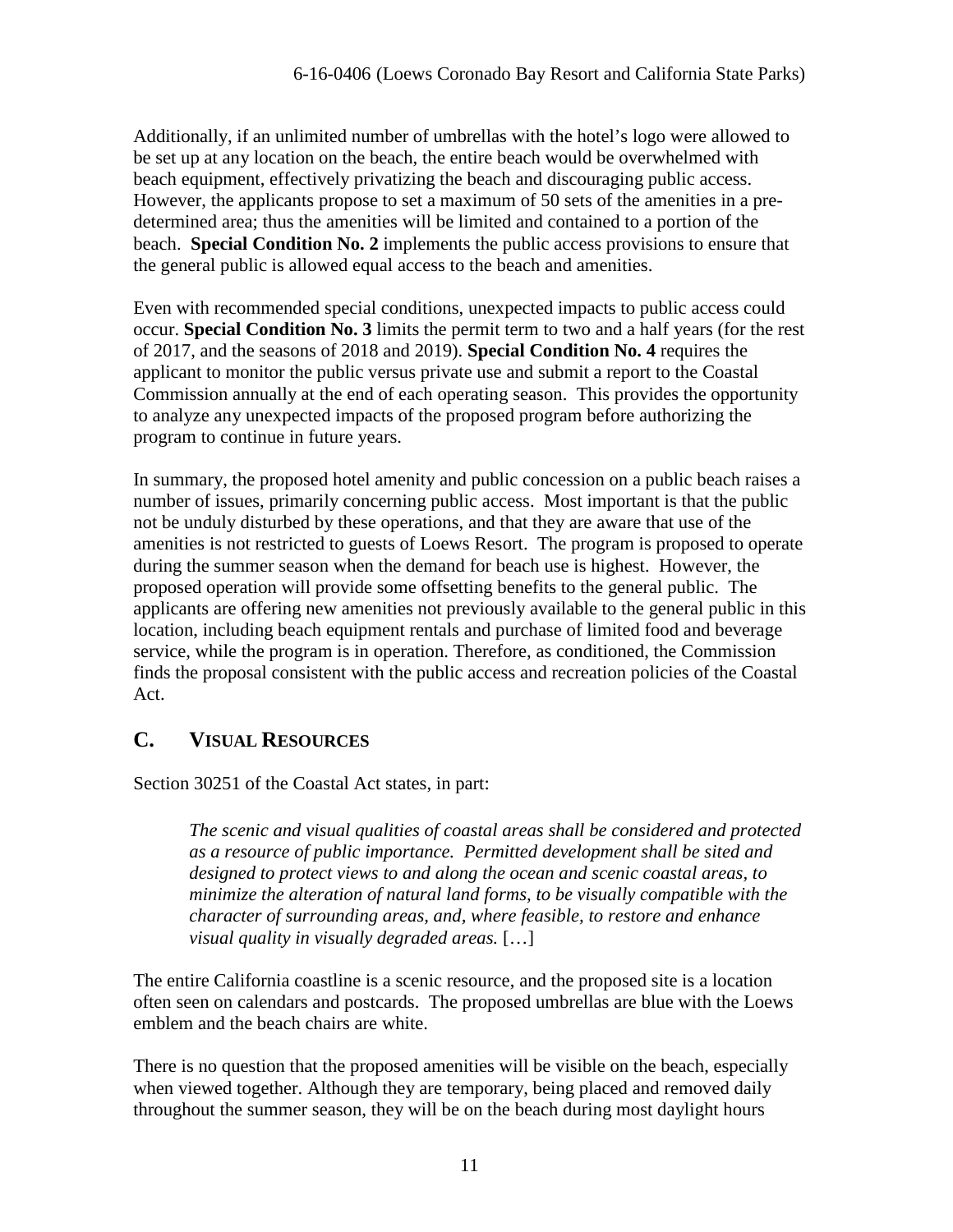when the greatest numbers of people are using the beach. However, the majority of people in close proximity to the proposed beach amenities would be those actually using the amenities or purchasing food/beverage items from the concession hut. Moreover, some would view the beach equipment as a normal part of a popular swimming and surfing beach; essentially, the equipment would not conflict with the character of the beach. Currently, beach chairs and umbrellas brought by members of the public are found all along Silver Strand State Beach, and small tents to provide shade for young children have become popular as well. Finally, the proposed amenities will be available to the general public, as well as to guests of Loews Resort.

However, if the closed concession hut were to be left in place during the non-operating season, it could impact views from the parking lot towards the beach. **Special Condition**  No. 2 requires the hut be moved within three days of the huts closure and by October 3<sup>rd</sup> annually, and **Special Condition No. 1** requires that the applicants submit a revised Operations Plan incorporating this provision.

Therefore, the Commission finds that the temporary and intermittent visual impacts of the proposed beach equipment are not significant, and are offset by the recreational and access enhancements of the proposal. Moreover, the permit term is limited to May through September of 2017 through 2019 only. If the experienced impacts of the proposed development are different or greater than currently anticipated, permits for future operations may be subject to further conditions or denied. Thus, the Commission finds the proposal, as conditioned, consistent with Section 30251 of the Coastal Act.

## <span id="page-11-0"></span>**D. COASTAL HAZARDS**

Section 30253 of the Act states, in part:

*New development shall...: (1) Minimize risks to life and property in areas of high geologic, flood, and fire hazard. (2) Assure stability and structural integrity, and neither create nor contribute significantly to erosion, geologic instability, or destruction of the site or surrounding area or in any way require the construction of protective devices that would substantially alter natural landforms along bluffs and cliffs* […]

Silver Strand State Beach is located on a narrow peninsula dividing the Pacific Ocean and San Diego Bay [\(Exhibit 1\)](https://documents.coastal.ca.gov/reports/2017/7/Th19a/Th19a-7-2017-exhibits.pdf). As such, this area is vulnerable to sea level rise and exposed to high tides, rip currents, and breaking waves. Future sea level rise could cause flooding of the project site which could affect the long-term stability of the proposed project. However, the concession hut is portable by design and would be removed if it is in danger. Thus, the proposed project would not require future protective devices.

The project is proposed to be located on and adjacent to the beach for a period of five months each year. During that time, the site will likely be subject to wave action and flooding. Therefore, **Special Condition No. 6** requires the applicants to assume all risks for developing in a location that is subject to coastal hazards, including but not limited to, waves, wind, storms, and flooding.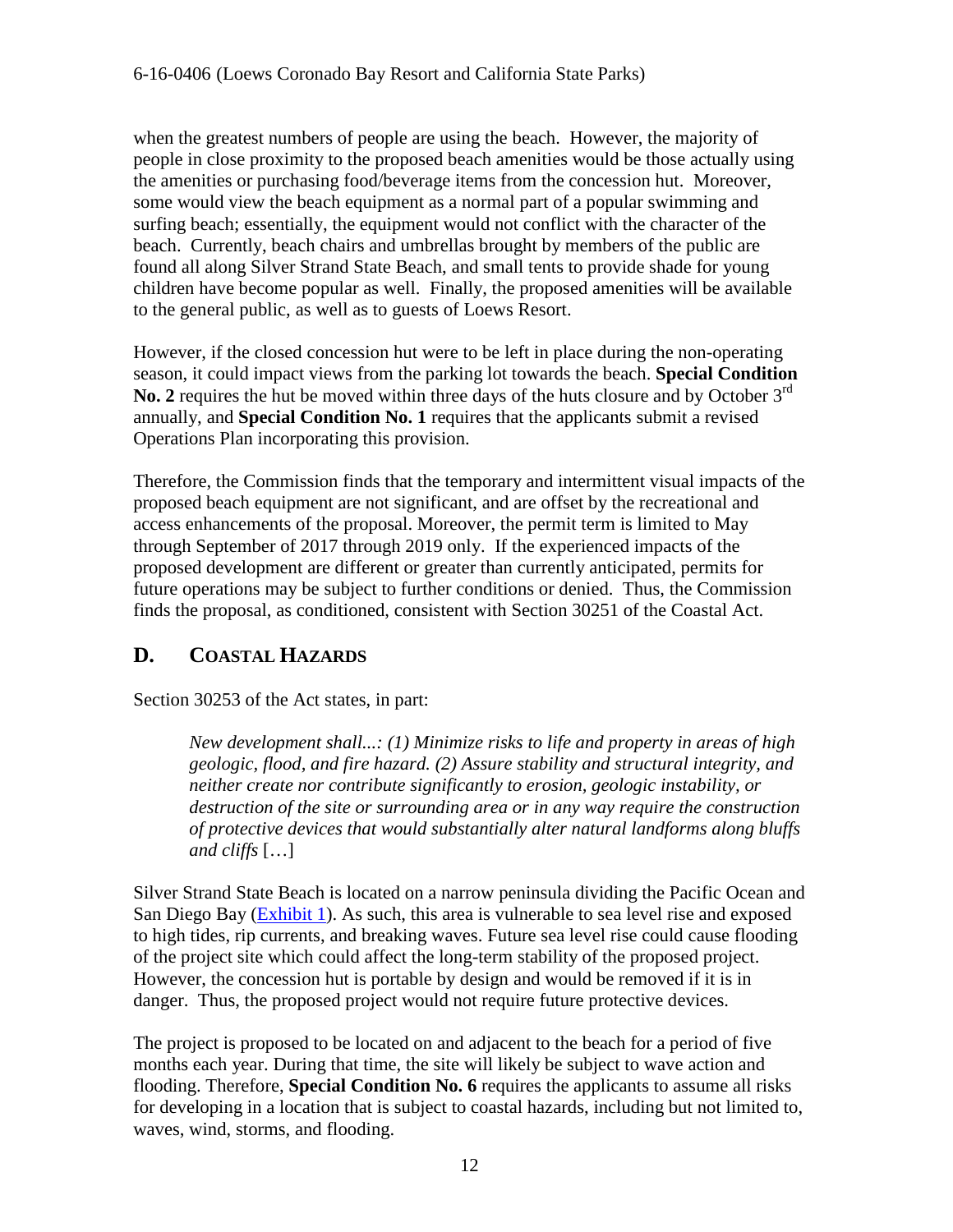Therefore, the proposed project, as conditioned, minimizes risks to life and property in areas of high flood hazard and would not require the construction of protective devices in the future, consistent with Coastal Act Section 30253.

## <span id="page-12-0"></span>**E. UNPERMITTED DEVELOPMENT**

Unpermitted development occurred on the subject site during summer 2016 including the placement of the hut, beach chairs, umbrellas, and a walkway on the public beach. The hut was removed in October 2016; but on a recent site visit, Coastal staff discovered that the hut is now again in operation, and thus remains unpermitted development. While Loews had the approval of State Parks for this development, they did not have the required coastal development permit. This application seeks approval for this same development from May through September annually.

To ensure that the matter of unpermitted development is resolved in a timely manner, **Special Condition No. 5** requires that the applicant satisfy all conditions of this permit within 30 days of Commission action, or within such additional time as the Executive Director may grant for good cause.

The applicants are requesting after-the-fact approval of the unpermitted development noted above and identified in the project description. Although the development has taken place prior to submittal of this application, consideration of this application by the Commission has been based solely upon the Chapter 3 policies of the Coastal Act and as though the development was not in place. Commission review and action on this permit will resolve the violations identified in this section once the permit has been fully executed and the terms and conditions of the permit complied with by the applicants.

## <span id="page-12-1"></span>**F. LOCAL COASTAL PLANNING**

Silver Strand State Beach is a State Parks holding located within the City of Coronado. Although the City has a certified LCP, the specific project site is in the Coastal Commission's area of original jurisdiction. Thus, Chapter 3 of the Coastal Act is the legal standard of review, with the City's certified LCP used for guidance. The City's LCP encourages the public's use of the extensive beach frontage along Silver Strand. Therefore, the Commission finds that approval of the proposed development, as conditioned, will not interfere with the City's implementation of its LCP where the City has permitting authority.

## <span id="page-12-2"></span>**G. CALIFORNIA ENVIRONMENTAL QUALITY ACT**

Section 13096 of the Commission's Code of Regulations requires Commission approval of Coastal Development Permits to be supported by a finding showing the permit, as conditioned, to be consistent with any applicable requirements of the California Environmental Quality Act (CEQA). Section 21080.5(d)(2)(A) of CEQA prohibits a proposed development from being approved if there are feasible alternatives or feasible